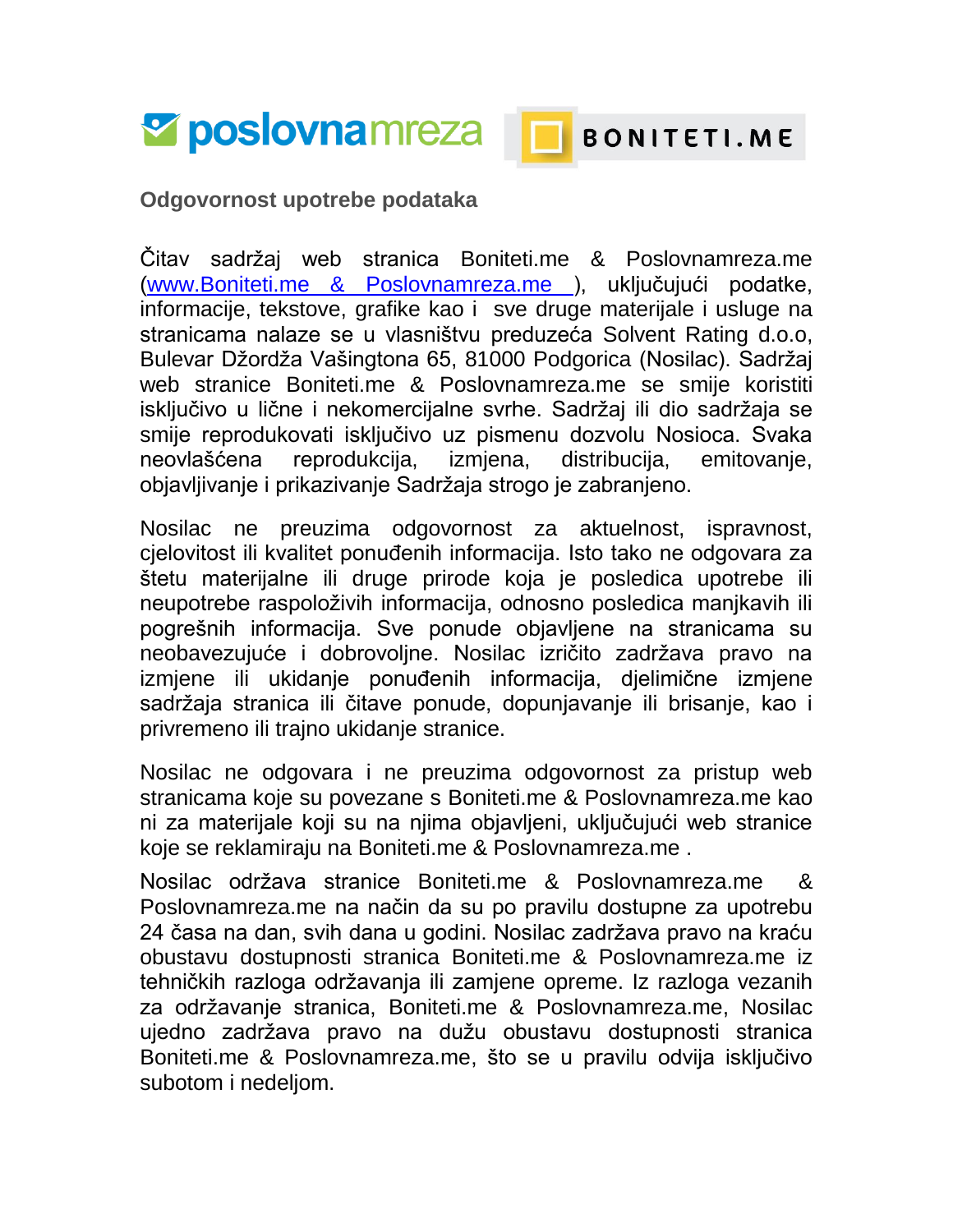Nosilac zadržava pravo na to da u slučaju sumnje na zloupotrebe, koje se odnose na kršenje člana 9. Opštih uslova, ograniči ili obustavi korišćenje stranica Boniteti.me & Poslovnamreza.me za pojedinačnu lozinku.

## **"cookies"**

Web stranica Boniteti.me & Poslovnamreza.me & Poslovnamreza.me koristi "cookies" web-poslužioca (server cookies) prilikom autentifikacije korisnika portala. Ako na web pretraživaču onemogućite prihvatanje "cookies" web stranica Boniteti.me & Poslovnamreza.me neće pravilno raditi.



## **Responsibility for Data Usage**

The entire contents of the Boniteti.me & Poslovnamreza.me websites [\(www.Boniteti.me](http://www.boniteti.me/) & [www.Poslovnamreza.me](http://www.poslovnamreza.me/) ), including the data, information, texts, and graphics, as well as any other materials and services available on the websites, are owned by Solvent Rating d.o.o, Bulevar Džordža Vašingtona 65, 81000 Podgorica, (hereinafter: "the Holder"). The contents of the Boniteti.me & Poslovnamreza.me website may only be used for personal and non-commercial purposes. The contents or a part of the contents may only be reproduced with written authorization of the Holder. Any unauthorized reproduction, modification, distribution, production, publication and presentation of the contents is strictly forbidden.

The Holder assumes no responsibility for the currentness, correctness, completeness or quality of information offered therein. Neither shall the Holder be held responsible for any damage of material or any other nature resulting from use or non-use of the available information, or from deficient or incorrect information. All offers contained on the published websites are non-binding and voluntary. The Holder retains the exclusive right to change or terminate the offered information, to partially